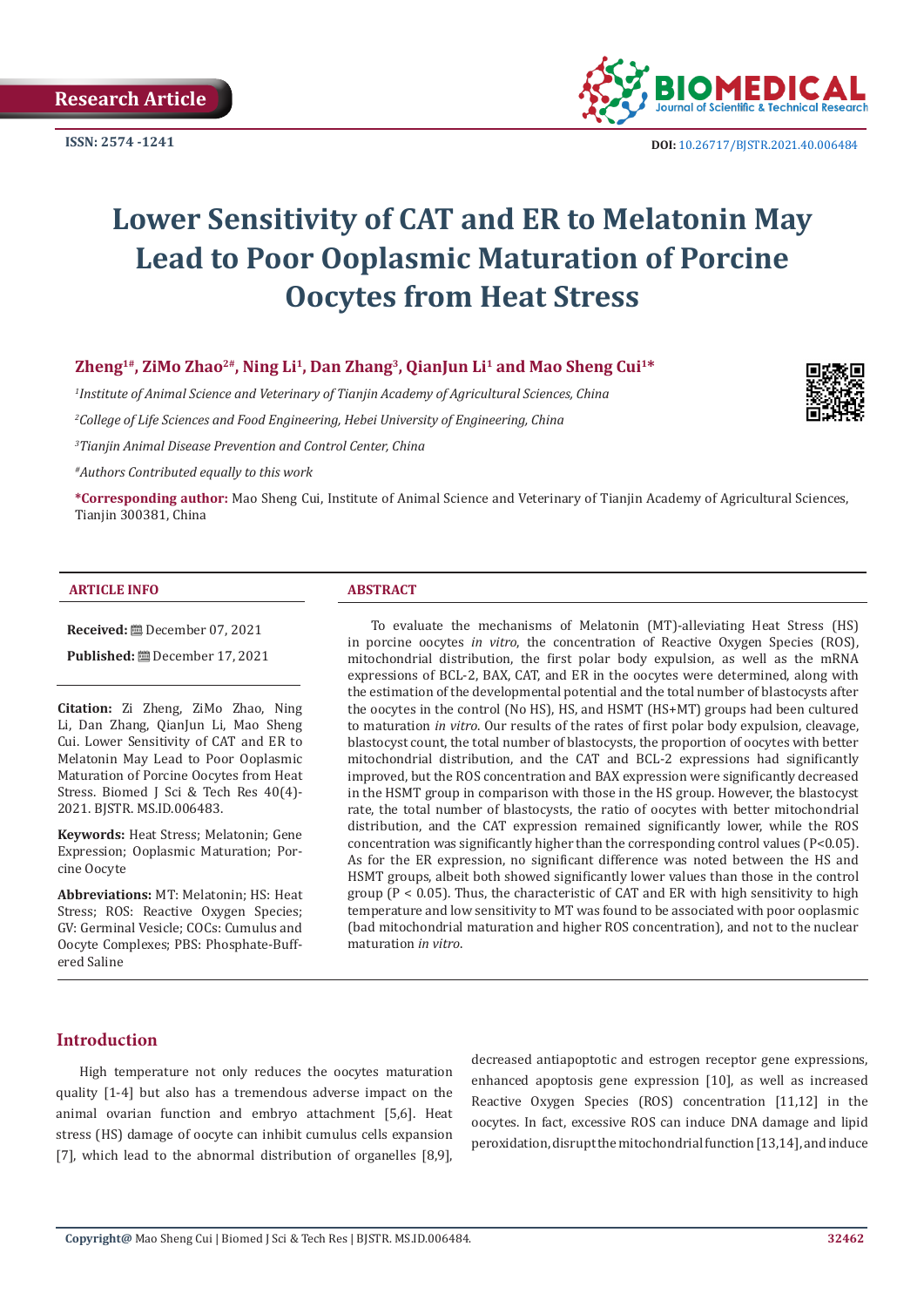abnormal gene expression and protein synthesis [15]. Reportedly, mitochondrial maturation distribution is an important indicator of the oocyte quality. Oocytes with poor maturation quality have a non-uniform mitochondrial distribution, whereas mitochondria are uniformly distributed in the ooplasm [16]. In order to protect oocytes from HS damage and improve their maturation quality, several materials are supplemented in the maturation medium during *in vitro* oocyte maturation, such as insulin-like growth factor, β-mercaptoethanol, astaxanthin, anthocyanins, Melatonin (MT), and coagulated proteins [17-20].

It has been reported that MT is involved in regulating several different physiological processes; it can promote the expression of antioxidant-related genes and improve the oocyte maturation quality and embryo developmental potential [21]. In addition, MT concentration of 10<sup>-9</sup> M has been proven to be effective in promoting porcine oocyte maturation and development [22]. Oocyte maturation involves several complex events that coordinates nuclear and cytoplasmic maturation processes. Cytoplasmic maturation events following meiotic maturation is much more difficult to assess microscopically, such as the abnormal distribution of the mitochondria, lipid droplets [23], and Glutathione (GSH) concentration detection. However, the nuclear maturation process involves the Germinal Vesicle (GV) breakdown, chromosomal arrangement, and completion of Metaphase 1 (MI) by extruding the first polar body into the perivitelline space of the oocytes, all of which were observed by stereomicroscopy in a previous study [24]. It has been reported that HS can increase the expression of proapoptotic genes, enhance the activity of caspase proteins, and trigger the apoptosis pathway [25,26]. The members of the BCL-2 family play a key role in regulating apoptosis, among which the expressions of the proapoptotic gene BAX and antiapoptotic gene BCL-2 as well as the ratio of these two gene expression levels are generally deemed as indicators for predicting the oocyte maturation quality and the embryo developmental potential.

Past studies in cattle have reported that the expressions of genes related to oocyte maturation quality and developmental potential were greatly reduced after the Cumulus and Oocyte Complexes (COCs) were subjected to HS at 41℃ for 12h. The present study discusses the sensitivity of BCL-2, BAX, CAT, and ER to high temperature and MT and analyzes the relationship among their sensitive differences and porcine oocyte maturation quality and developmental potential *in vitro*. We first discovered that the low sensitivity of CAT and ER to MT possibly contributes to the strong relationship with the poor porcine oocyte maturation quality and the developmental capacity of the embryos *in vitro*. We believe that the present results would be helpful in enhancing oocytes utilization and would provide a practical guide toward improving

pig fertility during the high-temperature season.

#### **Materials & Methods**

All reagents used in this experiment were purchased from Sigma Chemicals (St. Louis, MO, USA), unless otherwise specified.

### **Oocytes Collection and Culturing** *In Vitro*

The ovaries were acquired from a slaughterhouse and dispatched to our laboratory within 2 h of collection in a thermos flask containing sterile saline at 35-37℃. The COCs were extracted from follicles (of 2-6-mm diameter) with a disposable syringe (10 mL; No. 18 needle), and only COCs with uniform ooplasm and compact cumulus cells were maturation cultured in an incubator with 5% CO $_2$  and 95% humidified air atmosphere, as follows: some COCs were cultured at 38.5℃ for 42 h in a maturation medium (Control, No HS); some COCs were cultured at 41.5℃ for 4 h and then transferred for continuous culturing at 38.5℃ for 38 h in the maturation medium (HS group); and the other COCs were cultured at 41.5℃ for 4 h in a medium supplemented with 10-9 M MT, after which it was subjected to continuous cultured for 38 h in a maturation medium at 38.5℃ (HSMT group). The maturation medium consisted of TCM199 (with Earle's Salts; Gibco, Grand Island, NY, USA) supplemented with 10% porcine follicular fluid (PFF), 0.1 mg/mL cysteine, 0.065 mg/mL penicillin, 10 ng/ mL epidermal growth factor (EGF), 10 IU/mL equine chorionic gonadotropin (eCG; Intervet Pty. Ltd., Boxrneer, Australia), and 10 IU/mL human chorionic gonadotrophin (hCG; Intervet Pty. Ltd.). All the experiments were repeated thrice.

#### **Assessment of the First Polar Body Expulsion Rate**

The COCs from different groups were respectively stripped off cumulus cells by gentle pipetting in Phosphate-Buffered Saline (PBS) supplemented with 0.1% hyaluronidase, and the first polar body expulsion rate was determined under a stereomicroscope. A total of 150 denuded oocytes from each group were used for determining the rate of the first polar body expulsion. All oocytes used in the subsequent experiments had their first polar body expulsed.

#### **Ooplasmic ROS Detection**

ROS was detected using the Reactive Oxygen Species Assay Kit (S0033; Beyotime®, Haimen, Jiangsu, China) as per the manufacturer's instructions. Briefly, 50 matured oocytes from each group were rinsed in the PBS solution thrice, followed by dying with 10× M ROS dye in the dark for 10 min. Next, photographs were taken under a fluorescence microscope (TE2000-s; Nikon, Japan). The fluorescence intensity analysis was performed with the Image J (Version 1.8.0) software, and the experiment was repeated thrice.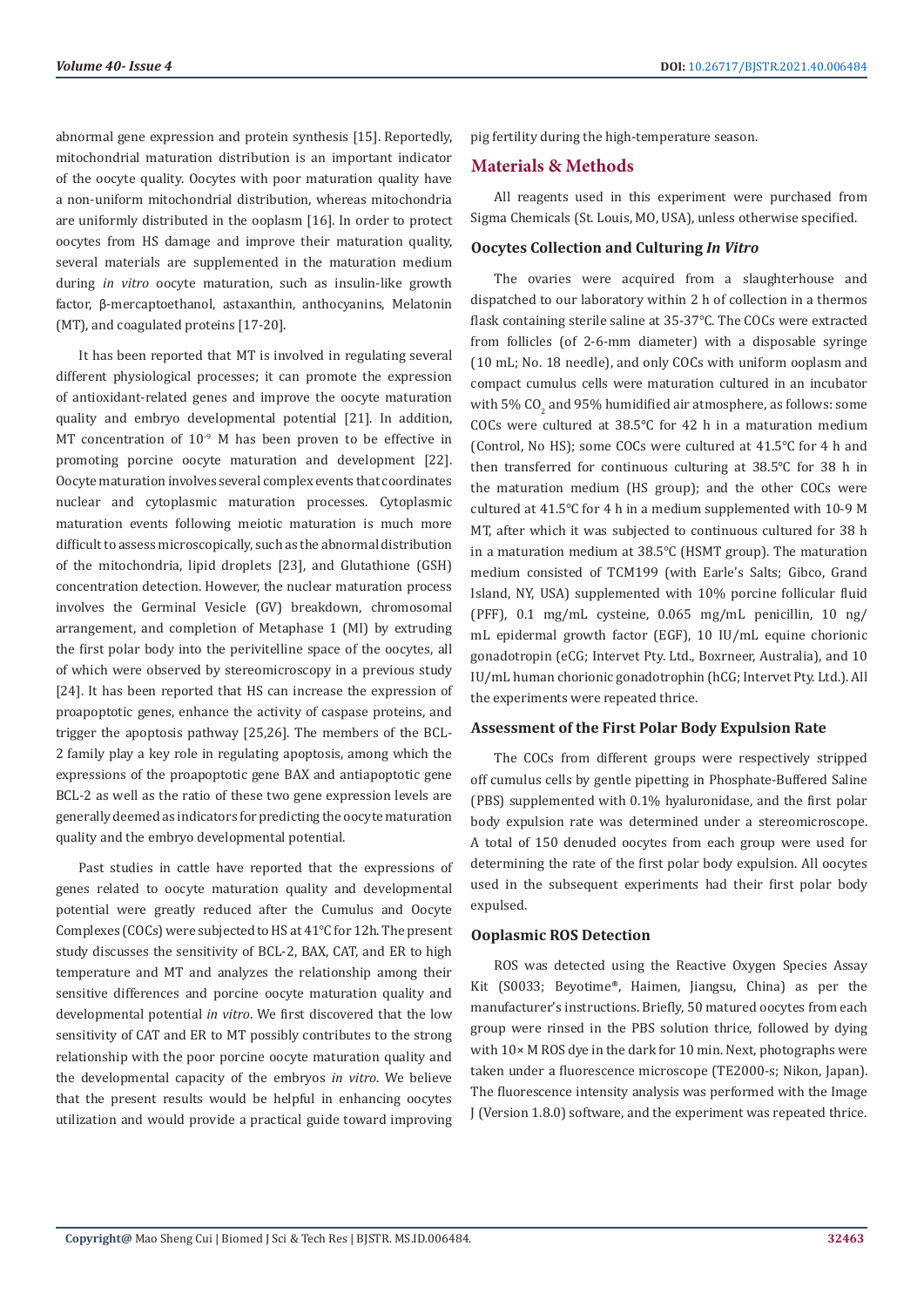# **Ooplasmic Mitochondrial Distribution Analysis**

Mitochondrial staining was performed with the Mito-Tracker Red CMXROS (C1049; Beyotime®) as per the manufacturer's instructions. Briefly, 50 oocytes from each group were stained with 200-nM mitochondrial dye in the PBS solution for 25 min at 37℃ in the dark after washing in PBS thrice. Then, the stained oocytes were observed under the fluorescence microscope. The mitochondrial distribution pattern of porcine oocytes was then characterized based on two main distribution features: uniform distribution throughout the ooplasm or non-uniform distribution throughout the ooplasm.

# **Parthenote Production and Culture** *In Vitro*

A total of 100 matured oocytes from each group were transferred to the activation medium (composed of 1.0 mM CaCl<sub>2</sub>,  $0.1$  mM Mg Cl<sub>2</sub>,  $0.3$  M mannitol, and  $0.5$  mM HEPES). Matured oocytes were activated with two pulses of 120 V/mm DC for 60 ms with the Electro-Cell Manipulator BTX 2001 (BTX Inc., USA). After activation, the parthenotes were subsequently cultured in 2 mM 6-dymethylaminopurine (6-DAMP) for 6 h and then the parthenotes were transferred into the PZM-3 medium for 7 days in an incubator at 39℃ under 5% CO<sub>2</sub> atmosphere in humidified air. The rates of cleavage and blastocyst transfer were observed respectively on days 2 and 7 after oocytes activation.

#### **Blastocyst Cells Staining**

A total of 10 blastocysts were randomly selected from each group and fixed in 4% paraformaldehyde prepared in PBS containing 0.1% polyvinyl alcohol (PVA) for 1 h after washing thrice, and the blastocysts were then permeabilized in PBS-0.1% PVA solution containing 0.3% Triton for 30 min. After washing, the

| <b>Gene mRNA Expression</b>                                            |
|------------------------------------------------------------------------|
| each group was counted under the fluorescence microscope.              |
| on a slide and covered with a coverslip. The total blastocyst count in |
| $\mu$ g/mL DAPI dye for 1 min, and then the blastocysts were mounted   |

blastocysts were transferred to a solution supplemented with 10

The expressions of BCL-2, BAX, CAT, and ER were analyzed by reverse transcription-polymerase chain reaction (RT-PCR). Total RNA of 100 oocytes from each group was extracted by using the Micro RNA Extraction Kit (160027349; Qiagen, CA, USA) as per the manufacturer's instruction. After washing in PBS, the oocytes were transferred to a 200-µL centrifuge tube for pre-cooling and then stored at -80℃ for further processing. After total RNA extraction, cDNA synthesis was performed for 30 min at 55°C using the Omniscript Reverse Transcription Kit (Invitrogen) with oligodT primer. PCR was performed by using the Maxime PCR Premix with SYBR Green (TaKaRa Bio Inc., Otsu, Japan) supplemented with each primers and cDNA samples under the following conditions: predenaturation at 95°C for 3 min, denaturation at 95°C for 15 s, annealing at 56°C for 30 s, elongation at 72°C for 30 s, and a final extension at 72°C for 5 min for 40 cycles using the Eppendorf Mastercycler (Eppendorf, Hamburg, Germany). According to the mRNA sequences of Sus scrofa genes published on Gen Bank, we designed primers with the Primer 5.0 software and synthesized by Shanghai Bioengineering Co., Ltd. (Shanghai, China). The primers used in the present study were verified for their availability by RT-PCR. Real-time quantitative PCR was performed by the comparative Ct (2 - $\triangle \triangle$ Ct) method, and the results obtained for each gene in each cDNA pool were normalized based on the GAPDH ratio. The primers and Genebank source accessions for each gene are listed in Table 1.

| Gene       | Primer sequence (5'-3')                                  | Size/bp | <b>Accession number</b> |
|------------|----------------------------------------------------------|---------|-------------------------|
| GAPDH      | F:TCAAATGGGGTGATGCTGGT<br>124<br>R:GCAGAAGGGGCAGAGATGAT  |         | XM 021091114            |
| <b>CAT</b> | F:ACGTTGGAAAGAGGACACCC<br>R:TCCAACGAGATCCCAATTACCA       | 137     |                         |
| <b>ER</b>  | F:CAATGAGGCAAGACGGAGGT<br>135<br>R:GATCTCAGCATCACTCCCTGG |         | NM 214407               |
| <b>BAX</b> | F:GCTTCAGGGTTTCATCCAGGA<br>134<br>R:CCAGTTCATCTCCAATGCGC |         | XM 003127290            |
| $BCL-2$    | F:CTTTGCCGAGATGTCCAGC<br>R:TCCACAGGGCGATGTTGTC           | 138     | XM 013978205            |

#### **Table 1:** RT-PCR primers and Genebank source.

#### **Statistics**

The percent values were subjected to log transformation before analysis, and the quantitative data were analyzed by least-square analysis of variance (ANOVA) using the General Linear Models (GLM) procedures of the Statistical Analysis System (SAS Institute, Cary, NC, USA). We corrected the real-time PCR data by using the GAPDH data as a covariate for the analysis of differences. All data were expressed as mean  $\pm$  SEM, with P < 0.05 deemed as statistically significant. All experiments were repeated thrice.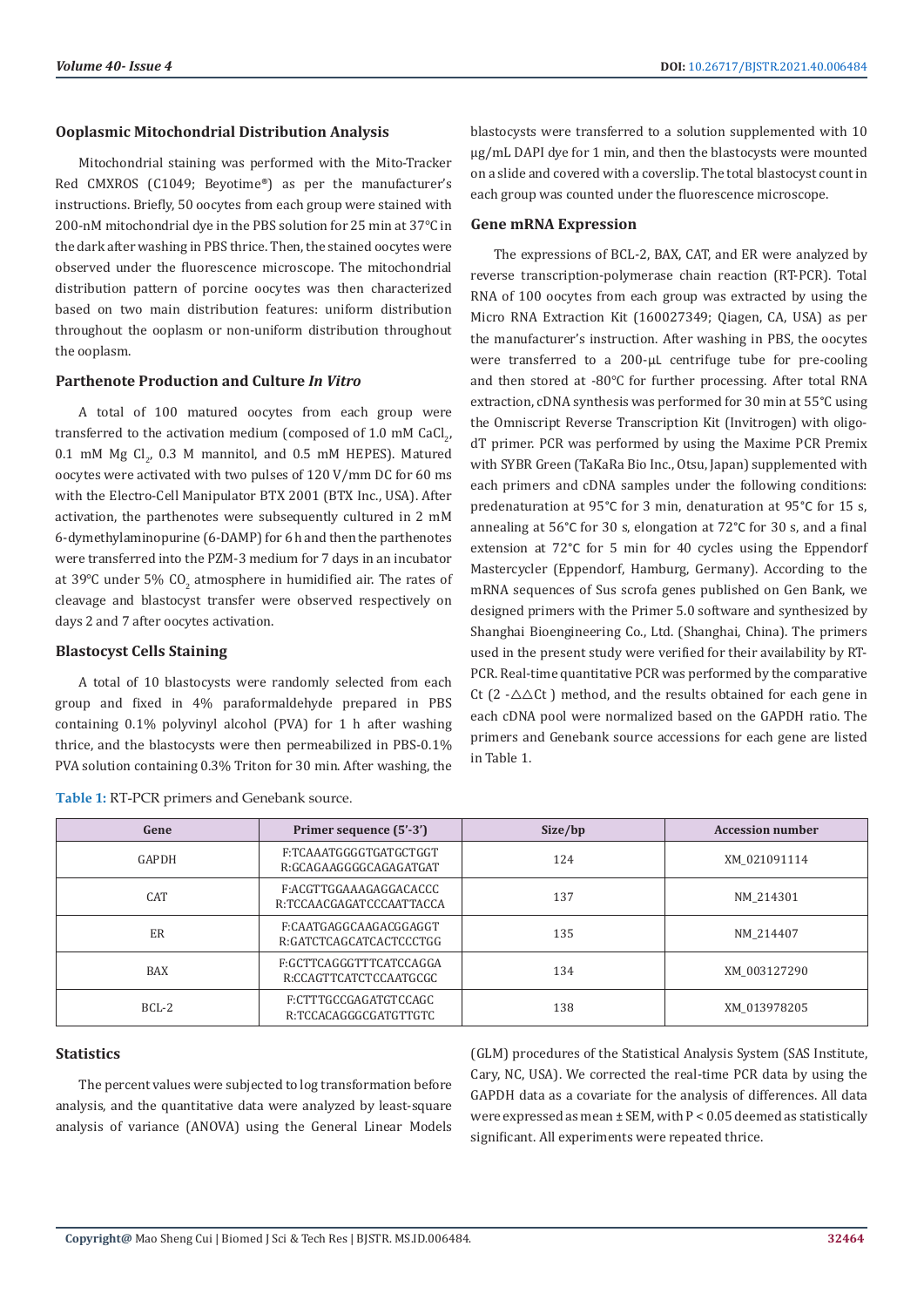# **Results**

# **Assessment of the First Polar Body Expulsion Rates of Oocytes in Different Groups**

The first polar body expulsion rates of porcine oocytes are given in Table 2. Although the first polar body expulsion rate greatly decreased in the HS group in comparison with that in the control group, the corresponding rate in the HSMT group significantly increased again but exhibited no significant difference with that in the control group  $(P > 0.05)$ . The first polar body of porcine oocytes was observed under a stereomicroscope (Figure 1A), and

the observation was confirmed under a fluorescence microscope (Figure 1B). Figure 1C represents oocytes without the expulsed first polar body, indicating that fluorescence occurred only at the nuclear sites observed under the fluorescence microscope.

**Table 2:** The porcine first polar body expulsion rates in different groups.

| Group       | <b>Number of Oocytes</b> | <b>First Polar Body</b><br><b>Expulsion Rate /%</b> |
|-------------|--------------------------|-----------------------------------------------------|
| Control     | 150                      | $72.4 \pm 2.13$ <sup>a</sup>                        |
| <b>HS</b>   | 150                      | $59.6 \pm 3.06$ <sup>b</sup>                        |
| <b>HSMT</b> | 150                      | $68.3 \pm 1.95$ <sup>a</sup>                        |



**Figure 1:** Porcine oocytes with or without the first polar body expulsed

A. The stereomicroscopic examination of the matured oocytes with the first polar body expulsed, as pointed by the arrows. B. The matured oocytes were stained with fluorescent dye Hoechst 33342, where both the polar body and the nucleus exhibited fluorescence.

C. Oocytes with no polar body expulsed were stained with fluorescent dye Hoechst 33342, where only the nucleus exhibited fluorescence as pointed by the arrows. Bar=100 μm.

#### **ROS Concentration in Oocytes of Different Groups**

The ROS concentrations in the HS group was significantly increased relative to those in the control group. In addition, although the ROS concentration in the HSMT group decreased significantly, it remained significantly higher than that in the control group as showed in Table 3 (P < 0.05). The proportion of oocytes with uniform mitochondrial distribution in porcine oocytes

of different groups. Figure 2 supports that the proportion of oocytes with a uniform mitochondrial distribution in the HS group was significantly lower than that in the control group  $(P < 0.05)$ . Although the proportion of oocytes with uniform mitochondrial distribution was greatly enhanced in the HSMT group, it remained significantly lower than that in the control group (P < 0.05). Figure 3 represents the uniform and non-uniform mitochondrial maturation distribution in the ooplasm.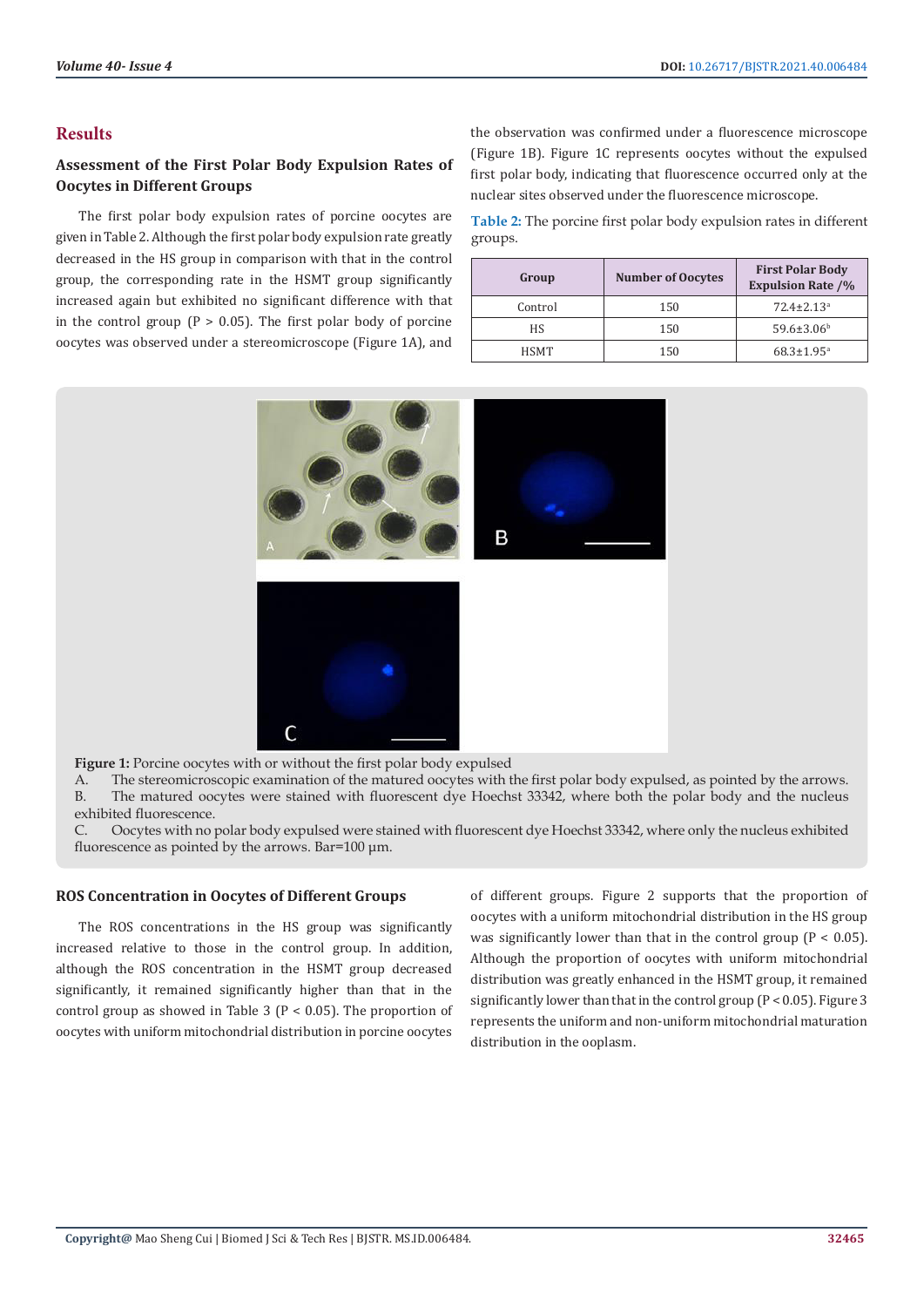

Figure 2: The proportion of oocytes with better mitochondrial maturation distribution in different groups. Different letters (a-c) over a bar means significant difference (P < 0.05). Each experiment was repeated three times.



**Figure 3:** The condition of mitochondrial maturation distribution in ooplasm Oocyts were fluorescent stained by Mito-Tracker Red, and

A. Represents the oocyte of better maturation quality with even distribution of mitochondria in ooplasm.

B. Represents the oocyte of poor maturation quality with uneven distribution of mitochondria in ooplasm. Bar = 100 μm.

| Table 3: ROS contents of oocytes in different groups. |  |  |  |  |
|-------------------------------------------------------|--|--|--|--|
|-------------------------------------------------------|--|--|--|--|

| Group       | Number of oocyte | <b>ROS</b> content           |
|-------------|------------------|------------------------------|
| Control     | 50               | $1.02 \pm 0.12$ <sup>a</sup> |
| HS.         | 50               | $1.32 \pm 0.35^b$            |
| <b>HSMT</b> | 50               | $1.21 \pm 0.82$ <sup>c</sup> |

# **Assessment of Porcine Oocytes Developmental Potential**  *In Vitro*

As can be seen in Table 4, the cleavage rate, blastocyst rate, and the total number of blastocysts were significantly lower in the HS group than in the control group ( $P < 0.05$ ). As compared with those in the HS group, the rates of cleavage, blastocysts, and the total number of blastocysts in the HSMT group were significantly increased  $(P < 0.05)$ , with no significant difference in the cleavage rate relative to that in the control group  $(P > 0.05)$ . Nevertheless, the blastocyst rate and the total number of blastocysts remained significantly lower than the respective control values ( $P < 0.05$ ). The results of blastocyst cells staining are depicted in Figure 4.

# **The mRNA Expressions of CAT, BCL-2, BAX, and ER in Oocytes of Different Groups**

As shown in Figure 5, the mRNA expressions of CAT, ER, and BCL-2 were decreased, whereas the BAX expression was significantly increased in the HS group in comparison with those in the control group. However, in the HSMT group, the mRNA expression levels of BCL-2 and BAX were restored to the control levels, while the CAT and ER expressions remained significantly lower than the control values (P < 0.05). Moreover, no significant difference was noted in the mRNA expression of ER between the HS and HSMT groups (P  $> 0.05$ ).



**Figure 4:** The fluorescence staining of blastocyst cells. The blastocyst cells was fluorescent stained with 10μg/ml DAPI dye and a number of 10 blastocysts randomly selected from each group.

A. The blastocyst comes from the Control

- B. The blastocyst comes from the HS group
- C. The blastocyst comes from the HSMT group. Bar =  $100 \mu m$ .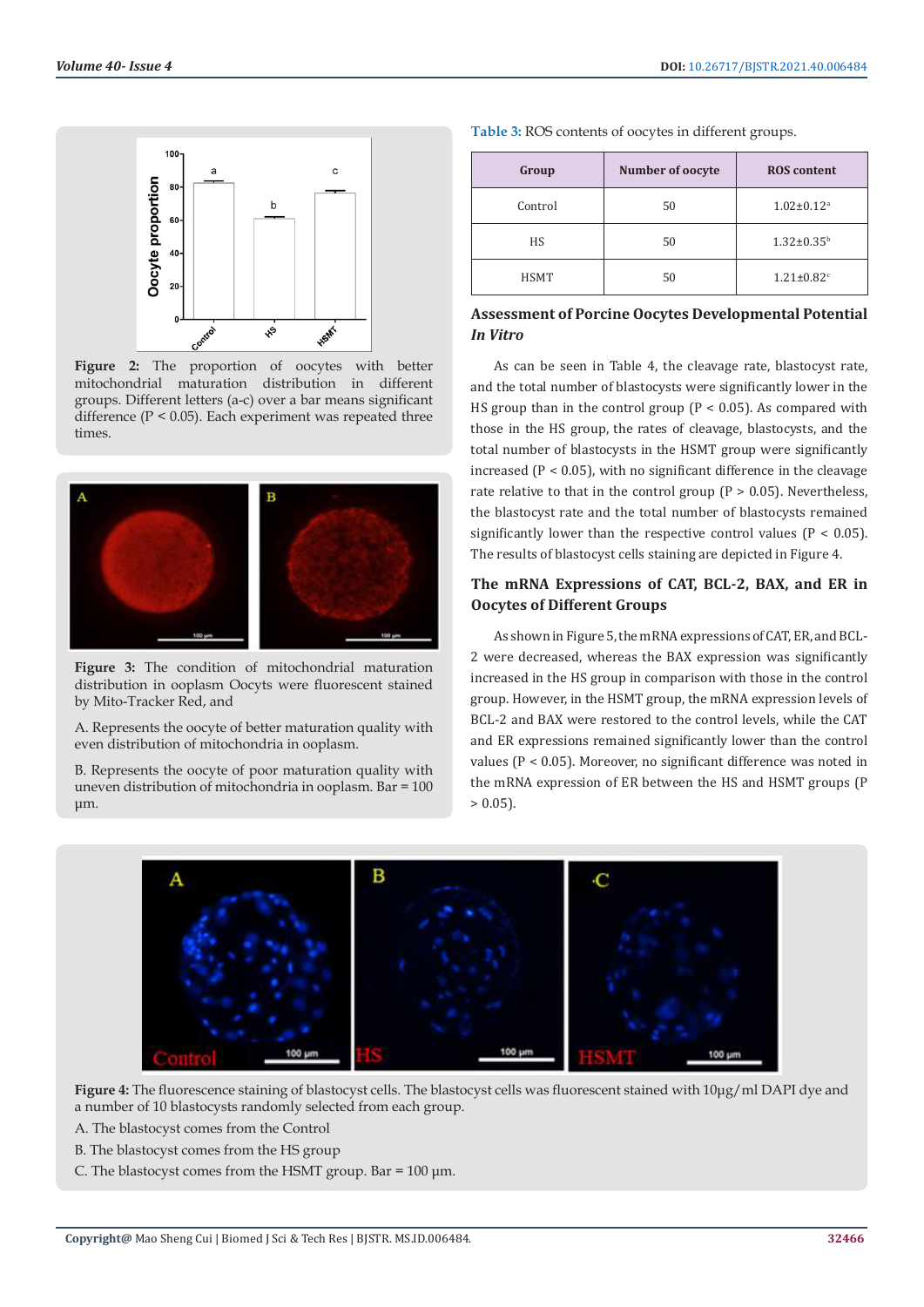

**Figure 5:** The mRNA expressions of CAT, BCL-2, BAX and ER genes in oocytes of different groups. Different letters (a-c) over a bar means significant difference (P < 0.05). Each experiment was repeated three times.

| Table 4: The porcine oocytes developmental potential in different groups. |  |  |  |  |
|---------------------------------------------------------------------------|--|--|--|--|
|---------------------------------------------------------------------------|--|--|--|--|

| Group       | Number of embryos | Cleavage rates %              | <b>Blastocyst rates %</b>     | <b>Total Num cells of blastocyst</b> |
|-------------|-------------------|-------------------------------|-------------------------------|--------------------------------------|
| Control     | 100               | $88.20 \pm 2.56$ <sup>a</sup> | $40.27 \pm 2.64$ <sup>a</sup> | $73.33 \pm 0.62$ <sup>a</sup>        |
| HS          | 100               | $81.23 \pm 3.21$ <sup>b</sup> | $26.55 \pm 3.43^b$            | $42.00 \pm 0.38$ <sup>b</sup>        |
| <b>HSMT</b> | 100               | $86.77 \pm 2.87$ <sup>a</sup> | $32.17 \pm 3.18$ °            | $51.33 \pm 0.46$ °                   |

# **Discussion**

Previous studies have shown that the effects of MT exposure on protecting oocytes from HS damage varied among different animals. Negrón-Pérez reviewed that the cleavage rate and the total number of blastocysts in dairy cows increased when MT was supplemented in the HS system [27], while another bovine study demonstrated that MT has no significant effect on the cleavage rate and on the total number of blastocysts [28]. The present study on porcine suggested that, although 10<sup>-9</sup> M concentration of MT could significantly improve the cleavage rate, the blastocyst rate and total cell of blastocysts remained significantly lower in the HSMT group than in the control group (P < 0.05). Indeed, neither previous bovine studies nor the present porcine study indicated whether high-concentration MT supplementation could increase the total cell of blastocysts. With regards to porcine oocyte maturation, the ooplasmic maturation is usually evaluated by some molecular events, bioreaction, or organelle distribution [29], and the nuclear maturation is estimated by the first polar body expulsed into the perivitelline space of oocytes [30].

The results of the present study indicated that the first polar body expulsion rate was greatly increased in the HSMT group in comparison with that in the HS group, exhibiting no significant difference relative to that in the control group. We thus speculated that supplementation with 10 IU/mL Equine Chorionic Gonadotropin (eCG) and 10 IU/mL human Chorionic Gonadotrophin (hCG) to the maturation medium was sufficient for porcine oocyte nuclear maturation in the present experiments, considering that gonadotropins are responsible for the resumption of oocyte meiosis and for the promotion of nuclear maturation by the cAMP/PKA/MAP kinase pathway [31]. Although MT supplementation could significantly increase the ratio of oocytes with a uniform mitochondrial distribution, it remained significantly lower in the HSMT group than in the control group. Several other researches have demonstrated that HS could influence abnormal mitochondrial distribution, which is detrimental to oocyte maturation and development *in vitro* [32-37]. The data from production also suggests that the ooplasmic mitochondrial distribution was poor during the summers, but it improved during the autumn season [38].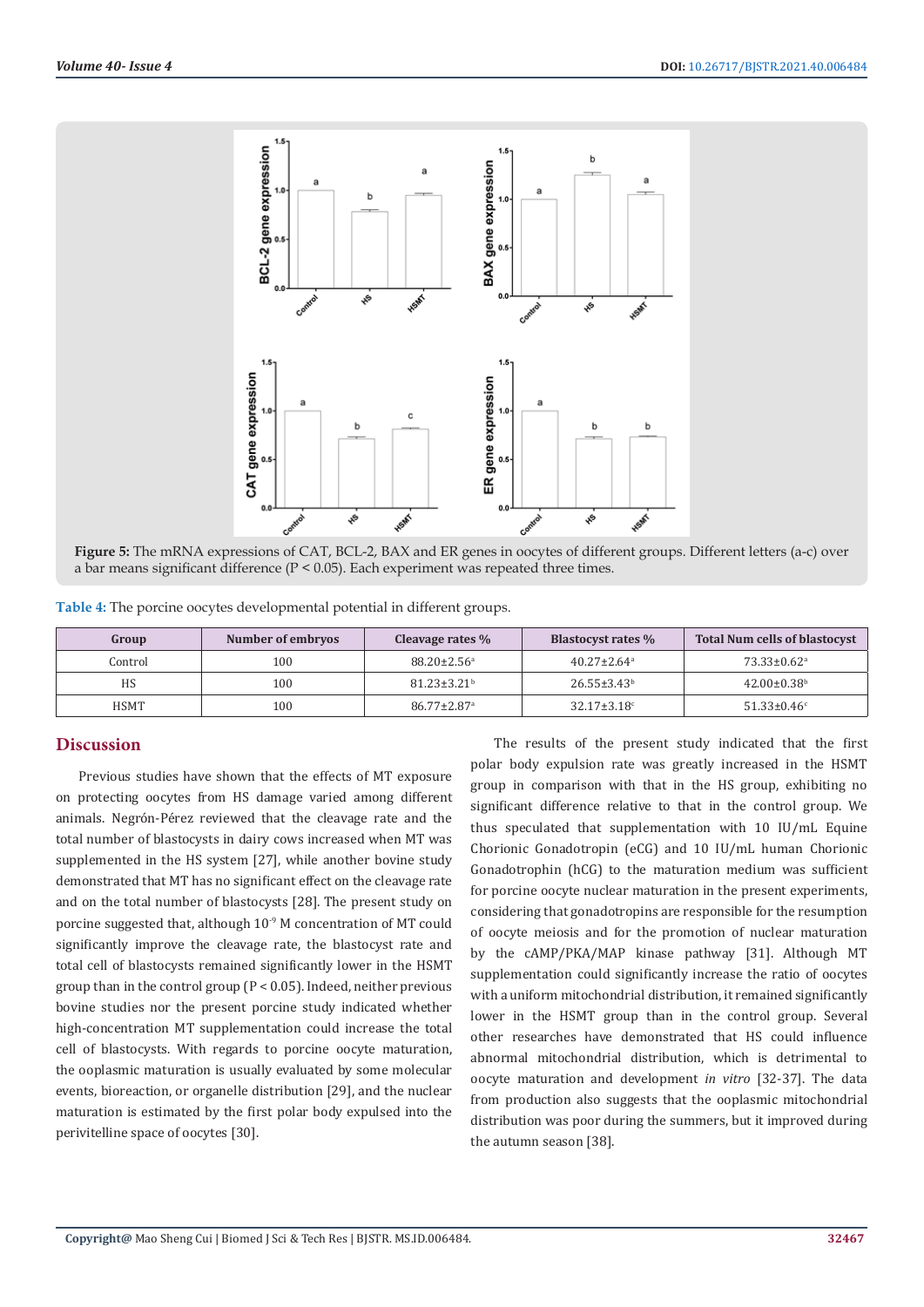The poor mitochondrial maturation in the HSMT group oocytes may attribute to the higher intracellular ROS concentration, considering that ROS is one of the main factors that result in diverse damages to oocyte maturation and development [39-42]. The present experiments demonstrated that 10-9 M MT concentration is insufficient to eliminate the excessive ROS in the oocytes of the HSMT group. Our study is the first to indicate that the BAX and BCL-2 were sensitive to both high temperature and MT. As for the CAT, 10<sup>-9</sup> M concentration of MT could not restore its expression to the control level, which may explain the higher ROS concentrations in the HSMT group. Estrogen receptor gene is closely associated with the fertility of female animals and follicular development and oocyte maturation [43-45]. In our study, we found that the ER was sensitive to high temperature, but extremely insensitive to MT exposure. The reduction in ER expression induced the lack of binding sites for estrogen, which lowers the fertility of female animals under hot conditions [46]. Recent data in production also confirmed that the fertility of sow was lower in the summer season than in other seasons [47]; moreover, past studies in cows have reported that subcutaneous implantation with 18 mg MT could only partially alleviate the adverse effects of HS on the reproductive performance of cows in the hot season [48-50].

Backed by our research, we propose that the reduced secretion of MT and the insensitivity of ER to MT is most probably related with the lower fertility of animals in high temperature season. However, until date, the quantity of MT required to counteract the adverse effects of HS on pig remain unreported. Based on our experiments, we believe that much more than the 10-9 M concentration of exogenous MT would be required. The present experimental results imply that the lower fertility of animals in high temperature season can be attributed to the sensitive differences in the expressions of BCL-2, BAX, CAT, and ER to high temperature and MT, which provides important insights to the application of MT toward improving the fertility of animals during the high temperature season.

# **Conclusion**

BCL-2 and BAX were found to be sensitive to both high temperature and MT exposure; however, CAT and ER, especially the latter, were found to be sensitive only to high temperature and extremely insensitive to MT exposure. The sensitive differences in these genes contributed to poor ooplasmic transfer, lack of nuclear material transfer, and maturation, which further hampered the developmental capacity of porcine oocytes.

# **Conflict of Interest**

The authors declare that they have no competing interests.

# **Acknowledgment**

This work was supported by the Tianjin seed Industry major project (2019ZXZYSN00110), Tianjin "131" Innovative Talents Team (20180338).

### **References**

- 1. [Abbott CR, Saxton AM, Rispoli LA, Payton RR, Pohler KG, et al.](https://pubmed.ncbi.nlm.nih.gov/30509643/) (2018) An *in vivo* [model to assess the thermoregulatory response](https://pubmed.ncbi.nlm.nih.gov/30509643/) [of lactating Holsteins to an acute heat stress event occurring after a](https://pubmed.ncbi.nlm.nih.gov/30509643/) [pharmacologically induced LH surge. Therm Biol 78: 247-256.](https://pubmed.ncbi.nlm.nih.gov/30509643/)
- 2. Ahmed JA, Nashiruddullah N, Dutta D, Biswas RK, Borah P (2017) Cumulus cell expansion and ultrastructural changes in *in vitro* matured bovine oocytes under heat stress. Iranian Journal of Veterinary Research 18(3): 203-207.
- 3. Arias Álvarez M, García RM, Ló[pez Tello J, Rebollar PG, Guti](https://pubmed.ncbi.nlm.nih.gov/27678473/)érrez Adán A, et al. (2017) *In vivo* and *in vitro* [maturation of rabbit oocytes differently](https://pubmed.ncbi.nlm.nih.gov/27678473/) [affects the gene expression profile, mitochondrial distribition, apoptosis](https://pubmed.ncbi.nlm.nih.gov/27678473/) [and early embryo development. Reprod Fertil Dev 29\(9\): 1667-1679.](https://pubmed.ncbi.nlm.nih.gov/27678473/)
- 4. [Alicia S, Athorn RZ, Grupen CG \(2018\) Anti-Müllerian hormone and](https://pubmed.ncbi.nlm.nih.gov/29859701/) [Oestradiol as markers of future reproductive success in juvenile gilts.](https://pubmed.ncbi.nlm.nih.gov/29859701/) [Animal Reproduction Science 195: 197-206.](https://pubmed.ncbi.nlm.nih.gov/29859701/)
- 5. [Bavister BD, Squirrell JM \(2000\) Mitochondrial distribution and function](https://pubmed.ncbi.nlm.nih.gov/11041524/) [in oocytes and early embryos. Hum. Reprod 15\(2\): 189-198.](https://pubmed.ncbi.nlm.nih.gov/11041524/)
- 6. [Bonilla AQ, Oliveira LJ, Ozawa M, Newsom EM, Lucy MC, et al. \(2011\)](https://pubmed.ncbi.nlm.nih.gov/20965229/) [Developmental changes in thermo protective actions of insulin-like](https://pubmed.ncbi.nlm.nih.gov/20965229/) [growth factor-1 on the preimplantation bovine embryo. Mol Cell](https://pubmed.ncbi.nlm.nih.gov/20965229/) [Endocrinol 332\(1-2\): 170-179.](https://pubmed.ncbi.nlm.nih.gov/20965229/)
- 7. [Cavallari FC, Leal CLV, Zvi R, Hansen PJ \(2019\) Effects of melatonin on](https://pubmed.ncbi.nlm.nih.gov/31171044/) [production of reactive oxygen species and developmental competence of](https://pubmed.ncbi.nlm.nih.gov/31171044/) [bovine oocytes exposed to heat shock and oxidative stress during](https://pubmed.ncbi.nlm.nih.gov/31171044/) *in vitro* [maturation. Zygote 27\(3\): 180-186.](https://pubmed.ncbi.nlm.nih.gov/31171044/)
- 8. [Camargo LSA, Aguirre Lavin T, Adenot P, Araujo TD, Mendes VRA, et](https://pubmed.ncbi.nlm.nih.gov/31426029/) al. (2019) Heat shock during *in vitro* [maturation induces chromatin](https://pubmed.ncbi.nlm.nih.gov/31426029/) [modifications in the bovine embryo. Reproduction 158\(4\): 313-322.](https://pubmed.ncbi.nlm.nih.gov/31426029/)
- 9. [De RF, Scaramuzzi RJ \(2003\) Heat stress and seasonal effects on](https://pubmed.ncbi.nlm.nih.gov/12935853/) [reproduction in the dairy cow-a review. Theriogenology 60\(6\): 1139-](https://pubmed.ncbi.nlm.nih.gov/12935853/) [1151.](https://pubmed.ncbi.nlm.nih.gov/12935853/)
- 10. [Dadarwal D, Honparkhe M, Dias FC, Alce T, Lessard C, et al. \(2015\) Effect](https://pubmed.ncbi.nlm.nih.gov/24942058/) [of super stimulation protocols on nuclear maturation and distribution](https://pubmed.ncbi.nlm.nih.gov/24942058/) [of lipid droplets in bovine oocytes. Reprod Fertil Dev 27\(8\): 1137-1146.](https://pubmed.ncbi.nlm.nih.gov/24942058/)
- 11. [Dinopoulou V, Drakakis P, Kefala S, Kiapekou E, Bletsa R, et al. \(2016\)](https://pubmed.ncbi.nlm.nih.gov/27288338/) [Effect of recombinant-LH and hCG in the absence of FSH on](https://pubmed.ncbi.nlm.nih.gov/27288338/) *in vitro* [maturation \(IVM\) fertilization and early embryonic development of](https://pubmed.ncbi.nlm.nih.gov/27288338/) [mouse germinal vesicle \(GV\) stage oocytes. Reprod Biol 16\(2\): 138-146.](https://pubmed.ncbi.nlm.nih.gov/27288338/)
- 12. [El Raey M, Geshi M, Somfai T, Kaneda M, Hirako M, et al. \(2011\) Evidence](https://pubmed.ncbi.nlm.nih.gov/21381146/) [of melatonin synthesis in the cumulus oocyte complexes and its role in](https://pubmed.ncbi.nlm.nih.gov/21381146/) enhancing oocyte maturation *in vitro* [in cattle. Mol Reprod Dev 78\(4\):](https://pubmed.ncbi.nlm.nih.gov/21381146/) [250-262.](https://pubmed.ncbi.nlm.nih.gov/21381146/)
- 13. [Eyster KM \(2016\) The Estrogen Receptors: An Overview from Different](https://pubmed.ncbi.nlm.nih.gov/26585122/) [Perspectives. Methods Mol Biol 1366: 1-10.](https://pubmed.ncbi.nlm.nih.gov/26585122/)
- 14. García Ispierto I, Ló[pez Gatius F, Santolaria P, Y](https://pubmed.ncbi.nlm.nih.gov/16085298/)ániz JL, Nogareda C, et al. [\(2006\) Relationship between heat stress during the peri-implantation](https://pubmed.ncbi.nlm.nih.gov/16085298/) [period and early fetal loss in dairy cattle. Theriogenology 65\(4\): 799-](https://pubmed.ncbi.nlm.nih.gov/16085298/) [807.](https://pubmed.ncbi.nlm.nih.gov/16085298/)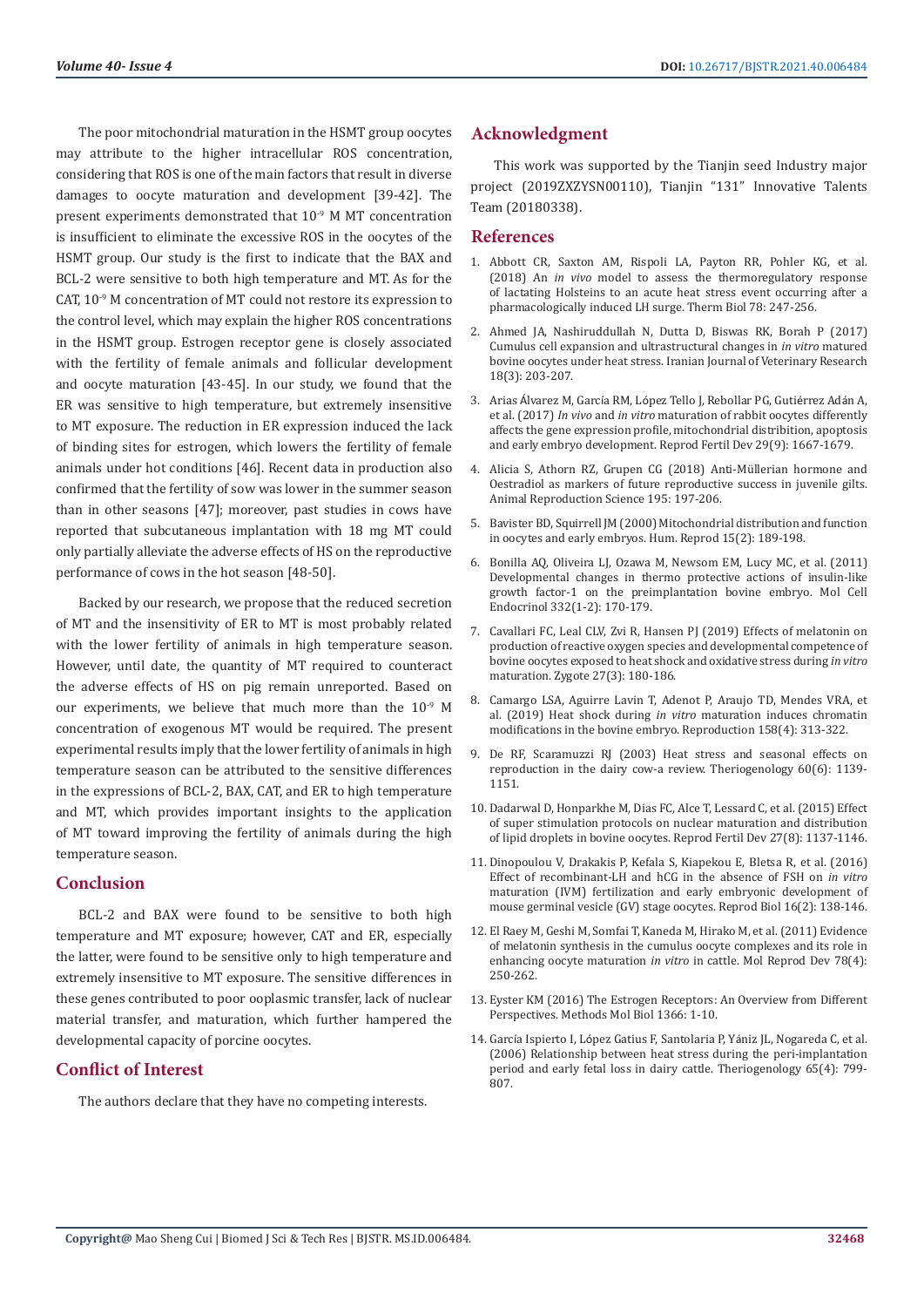- 15. [Gao C, Han HB, Tian XZ, Tan DX, Wang L, et al. \(2012\) Melatonin promotes](https://pubmed.ncbi.nlm.nih.gov/22225541/)  [embryonic development and reduces reactive oxygen species in vitrified](https://pubmed.ncbi.nlm.nih.gov/22225541/)  [mouse 2-cell embryos. J Pineal Res 52\(3\): 305-311.](https://pubmed.ncbi.nlm.nih.gov/22225541/)
- 16. [Gendelman M, Roth Z \(2012\) Incorporation of coenzyme Q10 into](https://pubmed.ncbi.nlm.nih.gov/23018185/)  [bovine oocytes improves mitochondrial features and alleviates the](https://pubmed.ncbi.nlm.nih.gov/23018185/)  [effects of summer thermal stress on developmental competence. Biol](https://pubmed.ncbi.nlm.nih.gov/23018185/)  [Reprod 87\(5\): 118.](https://pubmed.ncbi.nlm.nih.gov/23018185/)
- 17. [Giordano JO, Edwards JL, Di Croce FA, Roper D, Rohrbach NR, et al.](https://pubmed.ncbi.nlm.nih.gov/23534994/)  [\(2013\) Ovulatory follicle dysfunction in lactating dairy cows after](https://pubmed.ncbi.nlm.nih.gov/23534994/)  [treatment with Folltropin-V at the onset of luteolysis. Theriogenology](https://pubmed.ncbi.nlm.nih.gov/23534994/)  [79\(8\): 1210-1217.](https://pubmed.ncbi.nlm.nih.gov/23534994/)
- 18. [Hung WT, Hong X, Christenson LK, McGinnis LK \(2015\) Extracellular](https://pubmed.ncbi.nlm.nih.gov/26423123/)  [Vesicles from Bovine Follicular Fluid Support Cumulus Expansion. Biol](https://pubmed.ncbi.nlm.nih.gov/26423123/)  [Reprod 93\(5\): 117.](https://pubmed.ncbi.nlm.nih.gov/26423123/)
- 19. [He YT, Wang W, Shen W, Sun QY, Yin S \(2019\) Melatonin protects against](https://pubmed.ncbi.nlm.nih.gov/31265864/)  [Fenoxaprop-ethyl exposure-induced meiotic defects in mouse oocytes.](https://pubmed.ncbi.nlm.nih.gov/31265864/)  [Toxicology 425: 152241.](https://pubmed.ncbi.nlm.nih.gov/31265864/)
- 20. [Huang W, Kang SS, Nagai K, Yanagawa Y, Takahashi Y, et al. \(2016\)](https://pubmed.ncbi.nlm.nih.gov/25029376/)  [Mitochondrial activity during pre-maturational culture in](https://pubmed.ncbi.nlm.nih.gov/25029376/) *in vitro*[grown bovine oocytes is related to maturational and developmental](https://pubmed.ncbi.nlm.nih.gov/25029376/)  [competences. Reprod Fertil Dev 28\(3\): 349-356.](https://pubmed.ncbi.nlm.nih.gov/25029376/)
- 21. Ispada J, Rodrigues TA, Risolia PHB, Lima RS, Gonçalves DR, et al. (2018) Astaxanthin counteracts the effects of heat shock on the maturation of bovine oocytes. Reprod Fertil Dev 30(9): 1169-1179.
- 22. [Itami N, Shirasuna K, Kuwayama T, Iwata H \(2018\) Short-term heat](https://pubmed.ncbi.nlm.nih.gov/29801636/)  [stress induces mitochondrial degradation and biogenesis and enhances](https://pubmed.ncbi.nlm.nih.gov/29801636/)  [mitochondrial quality in porcine oocytes. Journal of Thermal Biology 74:](https://pubmed.ncbi.nlm.nih.gov/29801636/)  [256-263.](https://pubmed.ncbi.nlm.nih.gov/29801636/)
- 23. [Khan I, Lee KL, Xu L, Mesalam A, Chowdhury MM, et al. \(2017\)](https://pubmed.ncbi.nlm.nih.gov/28069903/)  Improvement of *in vitro*[- produced bovine embryo treated with](https://pubmed.ncbi.nlm.nih.gov/28069903/)  [coagulansin-A under heat-stressed condition. Reproduction 153\(4\):](https://pubmed.ncbi.nlm.nih.gov/28069903/)  [421-431.](https://pubmed.ncbi.nlm.nih.gov/28069903/)
- 24. [Loven DP \(1988\) A role for reduced oxygen species in heat induced cell](https://pubmed.ncbi.nlm.nih.gov/2840559/)  [killing and the induction of thermotolerance. Med Hypotheses 26\(1\):](https://pubmed.ncbi.nlm.nih.gov/2840559/)  [39-50.](https://pubmed.ncbi.nlm.nih.gov/2840559/)
- 25. [Lord Fontaine S, Averill Bates DA \(2002\) Heat shock inactivates cellular](https://pubmed.ncbi.nlm.nih.gov/11937301/)  [antioxidant defenses against hydrogen peroxide: protection by glucose.](https://pubmed.ncbi.nlm.nih.gov/11937301/)  [Free Radic Biol Med 32\(8\): 752-765.](https://pubmed.ncbi.nlm.nih.gov/11937301/)
- 26. [Li L, Wu J, Luo M, Sun Y, Wang GL \(2016\) The effect of heat stress on gene](https://pubmed.ncbi.nlm.nih.gov/26847372/)  [expression, synthesis of steroids, and apoptosis in bovine granulosa](https://pubmed.ncbi.nlm.nih.gov/26847372/)  [cells. Cell Stress and Chaperones 21\(3\): 467-475.](https://pubmed.ncbi.nlm.nih.gov/26847372/)
- 27. [Martino NA, Marzano G, Mangiacotti M, Miedico O, Sardanelli AM,](https://pubmed.ncbi.nlm.nih.gov/28188904/)  [et al. \(2017\) Exposure to cadmium during](https://pubmed.ncbi.nlm.nih.gov/28188904/) *in vitro* maturation at [environmental nanomolar levels impairs oocyte fertilization through](https://pubmed.ncbi.nlm.nih.gov/28188904/)  [oxidative damage: A large animal model study. Reprod Toxicol 69: 132-](https://pubmed.ncbi.nlm.nih.gov/28188904/) [145.](https://pubmed.ncbi.nlm.nih.gov/28188904/)
- 28. [Nabenishi H, Ohta H, Nishimoto T, Morita T, Ashizawa K, et al. \(2012\)](https://pubmed.ncbi.nlm.nih.gov/21729376/)  [The effects of cysteine addition during](https://pubmed.ncbi.nlm.nih.gov/21729376/) *in vitro* maturation on the [developmental competence, ROS, GSH and apoptosis level of bovine](https://pubmed.ncbi.nlm.nih.gov/21729376/)  [oocytes exposed to heat stress. Zygote 20\(3\): 249-259.](https://pubmed.ncbi.nlm.nih.gov/21729376/)
- 29. [Nabenishi H, Takagi S, Kamata H, Nishimoto T, Morita T, et al. \(2012\)](https://pubmed.ncbi.nlm.nih.gov/22128015/)  [The role of mitochondrial transition pores on bovine oocyte competence](https://pubmed.ncbi.nlm.nih.gov/22128015/)  [after heat stress, as determined by effects of cyclosporin. A Mol Reprod](https://pubmed.ncbi.nlm.nih.gov/22128015/)  [Dev 79\(1\): 31-40.](https://pubmed.ncbi.nlm.nih.gov/22128015/)
- 30. [Namekawa T, Ikeda S, Sugimoto M, Kume S \(2010\) Effects of astaxanthin](https://pubmed.ncbi.nlm.nih.gov/20210879/)[containing oil on development and stress-related gene expression of](https://pubmed.ncbi.nlm.nih.gov/20210879/)  [bovine embryos exposed to heat stress. Reprod Domest Anim 45\(6\):](https://pubmed.ncbi.nlm.nih.gov/20210879/)  [e387-391.](https://pubmed.ncbi.nlm.nih.gov/20210879/)
- 31. [Negron Perez VM, Fausnacht DW, Rhoads ML \(2019\) Management](https://pubmed.ncbi.nlm.nih.gov/31521355/) [strategies capable of improving the reproductive performance of heat](https://pubmed.ncbi.nlm.nih.gov/31521355/)[stressed dairy cattle. J Dairy Sci 102\(12\): 10695-10710.](https://pubmed.ncbi.nlm.nih.gov/31521355/)
- 32. [Opiela J, Katska Ksiazkiewicz L, Lipinski D, Slomski R, Bzowska A,](https://pubmed.ncbi.nlm.nih.gov/18242680/) [et al. \(2008\) Interactions among activity of glucose-6-phosphate](https://pubmed.ncbi.nlm.nih.gov/18242680/) [dehydrogenase in immature oocytes, expression of apoptosis-related](https://pubmed.ncbi.nlm.nih.gov/18242680/) [genes Bcl-2 and Bax, and developmental competence following IVP in](https://pubmed.ncbi.nlm.nih.gov/18242680/) [cattle. Theriogenology 69\(5\): 546-555.](https://pubmed.ncbi.nlm.nih.gov/18242680/)
- 33. [Prochazka R, Nemcova L \(2019\) Mechanisms of FSH-and Amphiregulin-](https://www.ncbi.nlm.nih.gov/labs/pmc/articles/PMC6429514/)[Induced MAP Kinase 3/1 Activation in Pig Cumulus-Oocyte Complexes](https://www.ncbi.nlm.nih.gov/labs/pmc/articles/PMC6429514/) During Maturation *In Vitro*[. Int J Mol Sci 20\(5\): 1179.](https://www.ncbi.nlm.nih.gov/labs/pmc/articles/PMC6429514/)
- 34. [Pang YW, SunYQ, Sun WJ, Du WH, Hao HS, et al. \(2016\) Melatonin inhibits](https://pubmed.ncbi.nlm.nih.gov/26607207/) [paraquat-induced cell death in bovine preimplantation embryos. Journal](https://pubmed.ncbi.nlm.nih.gov/26607207/) [of Pineal Research 60\(2\): 155-166.](https://pubmed.ncbi.nlm.nih.gov/26607207/)
- 35. [Rodrigues TA, Tuna KM, Alli AA, Tribulo P, Hansen PJ, et al. \(2019\)](https://pubmed.ncbi.nlm.nih.gov/30760387/) [Follicular fluid exosomes act on the bovine oocyte to improve oocyte](https://pubmed.ncbi.nlm.nih.gov/30760387/) [competence to support development and survival to heat shock.](https://pubmed.ncbi.nlm.nih.gov/30760387/) [Reproduction Fertility and Development 31\(5\): 888-897.](https://pubmed.ncbi.nlm.nih.gov/30760387/)
- 36. [Rosado Berrios CA, Christian V, Zayas B \(2011\) Mitochondrial](https://www.ncbi.nlm.nih.gov/labs/pmc/articles/PMC3217166/) [permeability and toxicity of diethylhexyl and monoethylhexyl phthalates](https://www.ncbi.nlm.nih.gov/labs/pmc/articles/PMC3217166/) [on TK6 human lymphoblasts cells. Toxicol](https://www.ncbi.nlm.nih.gov/labs/pmc/articles/PMC3217166/) *In Vitro* 25(8): 2010-2016.
- 37. [Roth Z \(2017\) Effect of heat stress on reproduction in dairy cows:](https://pubmed.ncbi.nlm.nih.gov/27732786/) [Insights into the cellular and molecular responses of the oocyte. Annu](https://pubmed.ncbi.nlm.nih.gov/27732786/) [Rev Anim Biosci 5: 151-170.](https://pubmed.ncbi.nlm.nih.gov/27732786/)
- 38. [Roth Z, Hansen PJ \(2004\) Involvement of apoptosis in disruption of](https://pubmed.ncbi.nlm.nih.gov/15306551/) [developmental competence of bovine oocytes by heat shock during](https://pubmed.ncbi.nlm.nih.gov/15306551/) [maturation. Biol Reprod 71\(6\): 1898-1906.](https://pubmed.ncbi.nlm.nih.gov/15306551/)
- 39. [Sakatani M \(2017\) Effects of heat stress on bovine preimplantation](https://pubmed.ncbi.nlm.nih.gov/28496018/) embryos produced *in vitro*[. J Reprod Dev 63\(4\): 347-352.](https://pubmed.ncbi.nlm.nih.gov/28496018/)
- 40. [Stojkovic M, Machado SA, Stojkovic P, Zakhartchenko V, Hutzler P, et al.](https://pubmed.ncbi.nlm.nih.gov/11207207/) [\(2001\) Mitochondrial distribution and adenosine triphosphate content](https://pubmed.ncbi.nlm.nih.gov/11207207/) [of bovine oocytes before and after](https://pubmed.ncbi.nlm.nih.gov/11207207/) *in vitro* maturation: correlation [with morphological criteria and developmental capacity after](https://pubmed.ncbi.nlm.nih.gov/11207207/) *in vitro* [fertilization and culture. Biol Reprod 64\(3\): 904-909.](https://pubmed.ncbi.nlm.nih.gov/11207207/)
- 41. [Sakatani M, Yamanaka K, Kobayashi S, Takahashi M \(2008\) Heat shock](https://pubmed.ncbi.nlm.nih.gov/18762719/)[derived reactive oxygen species induce embryonic mortality in](https://pubmed.ncbi.nlm.nih.gov/18762719/) *in vitro* [early stage bovine embryos. J Reprod Dev 54\(6\): 496-501.](https://pubmed.ncbi.nlm.nih.gov/18762719/)
- 42. Sakatani M, Suda I, Oki T, Kobayashi S, Kobayashi S (2007) Effects of purple sweet potato anthocyanins on development and intracellular redox status of bovine preimplantation embryos exposed to heat shock. J Reprod Dev 53(3): 605-614.
- 43. [Sirard MA \(2001\) Resumption of meiosis: mechanism involved in](https://pubmed.ncbi.nlm.nih.gov/11327682/) [meiotic progression and its relation with developmental competence.](https://pubmed.ncbi.nlm.nih.gov/11327682/) [Theriogenology 55\(6\): 1241-1254.](https://pubmed.ncbi.nlm.nih.gov/11327682/)
- 44. [Somfai T, Hirao Y \(2011\) Synchronization of](https://pubmed.ncbi.nlm.nih.gov/21755451/) *in vitro* maturation in [porcine oocytes. Methods Mol Biol 761: 211-225.](https://pubmed.ncbi.nlm.nih.gov/21755451/)
- 45. [Wang F, Tian X, Zhang L, Tan D, Reiter RJ, et al. \(2013\) Melatonin](https://pubmed.ncbi.nlm.nih.gov/23772689/) promotes the *in vitro* [development of pronuclear embryos and increases](https://pubmed.ncbi.nlm.nih.gov/23772689/) [the efficiency of blastocyst implantation in murine. J Pineal Res 55\(3\):](https://pubmed.ncbi.nlm.nih.gov/23772689/) [267-274.](https://pubmed.ncbi.nlm.nih.gov/23772689/)
- 46. Xu Z, Lv MY, Wei HX, Zhang HW, Chen GX, et al. (2019) Effects of Variety, the Seasons of Entering into Swinery and Breeding, First Mating Time on Reproduction Performance of Gilts. China animal husbandry and veterinary 46: 3332-3340.
- 47. [Yamanaka KI, Khatun H, Egashira J, Balboula AZ, Tatemoto H, et al.](https://pubmed.ncbi.nlm.nih.gov/29677632/) [\(2018\) Heat-shock-induced cathepsin B activity during IVF and culture](https://pubmed.ncbi.nlm.nih.gov/29677632/) [compromises the developmental competence of bovine embryos.](https://pubmed.ncbi.nlm.nih.gov/29677632/) [Theriogenology 114:293-300.](https://pubmed.ncbi.nlm.nih.gov/29677632/)